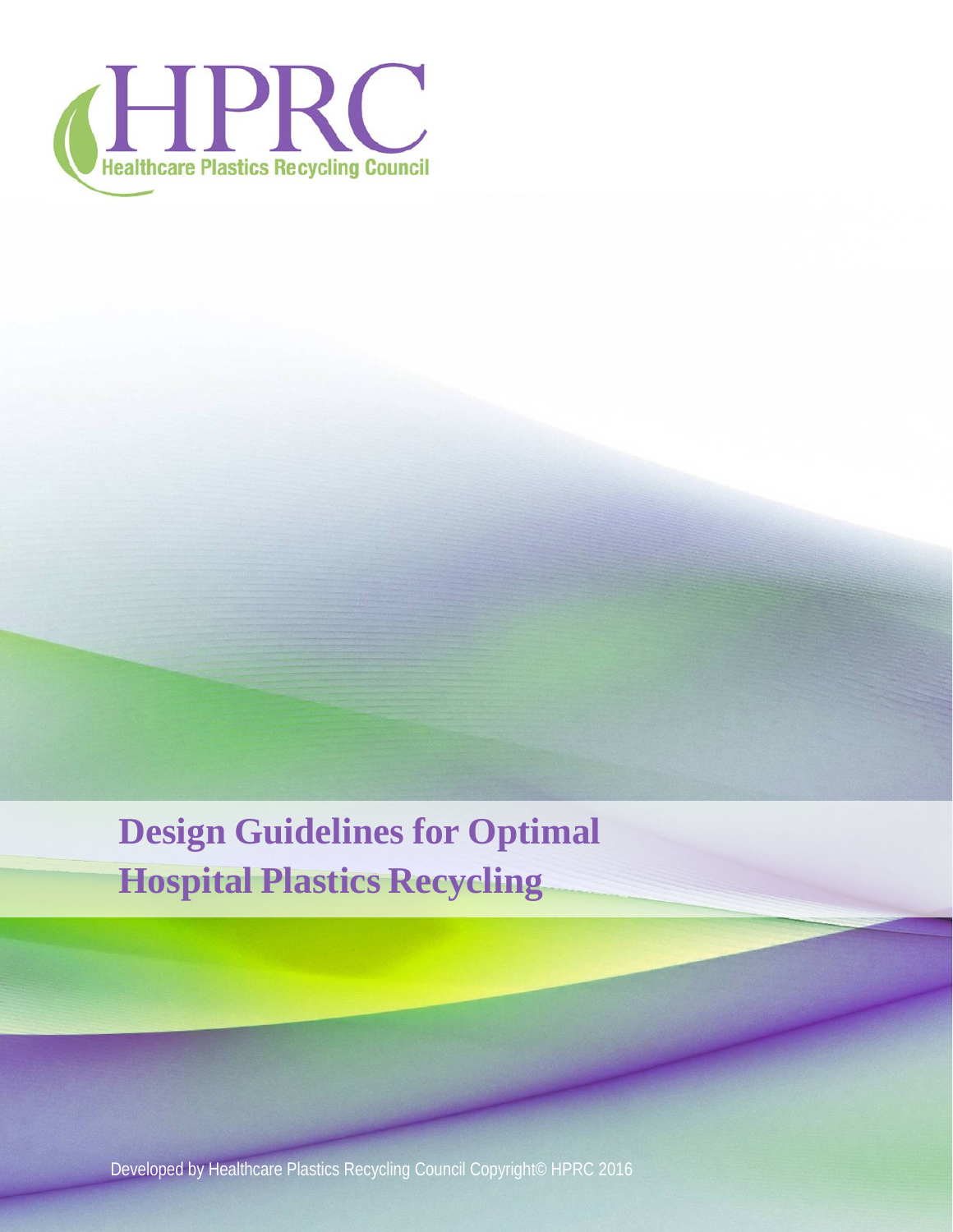#### <span id="page-1-0"></span>**ABOUT HPRC**

HPRC is a private technical coalition of industry peers across healthcare, recycling and waste management industries seeking to improve recyclability of plastic products within healthcare. To date, HPRC is made up of brand leading and globally recognized members including Baxter, BD, Cardinal Health, DuPont, Eastman Chemical Company, Halyard Health, Johnson & Johnson, Medtronic, Ravago Americas, and SABIC Innovative Plastics. The council convenes biannually at meetings hosted by an HPRC member that include facility tours to further learning and knowledge sharing opportunities through first-hand demonstration of best practices in sustainable product and packaging design and recycling processes.

#### <span id="page-1-1"></span>**HPRC MEMBER COMPANIES**

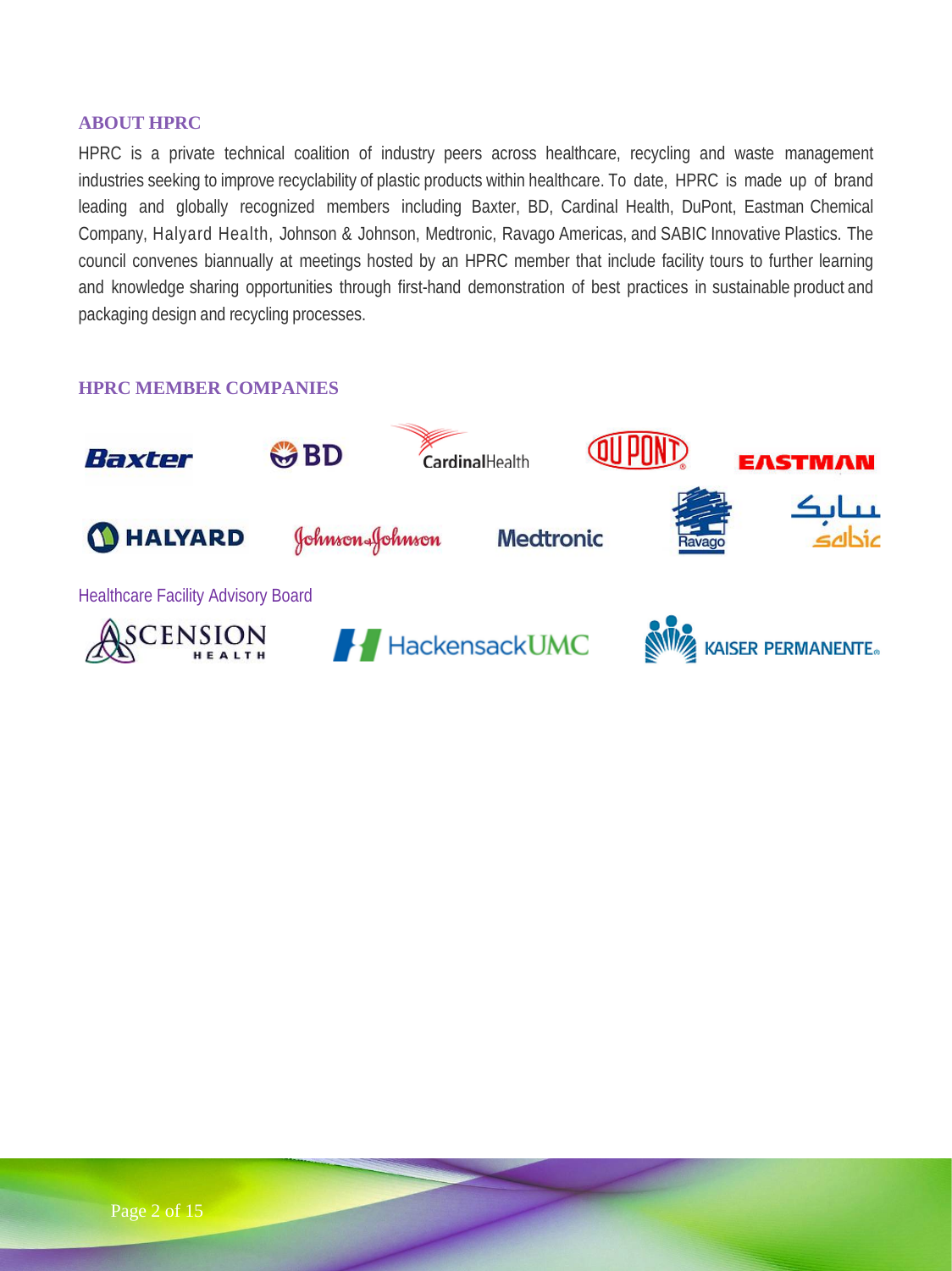# **TABLE OF CONTENTS**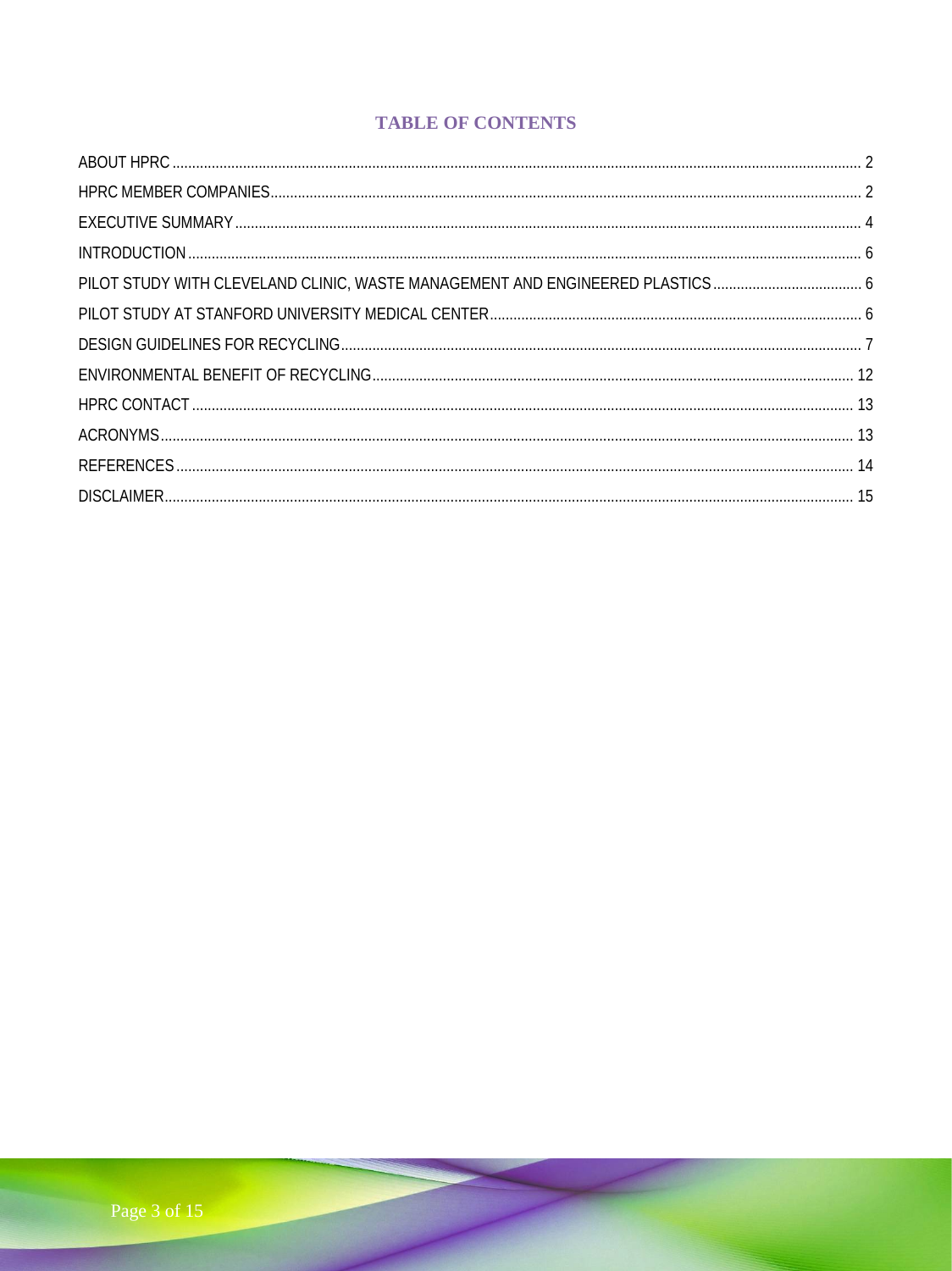# <span id="page-3-0"></span>**EXECUTIVE SUMMARY**

"To collaborate across the value chain to inspire and enable the healthcare community to implement viable, safe, and costeffective recycling solutions for plastics products and packaging used in the delivery of healthcare." – Mission of Healthcare Plastics Recycling Council

#### **Pilot Studies**

The findings from two hospital recycling pilot studies have been used to evaluate the recyclability and best practices for hospital plastics waste. The first study (2009-2010) with Cleveland Clinic, Waste Management, and Engineered Plastics Inc., in conjunction with HPRC, evaluated pre-patient operating room wastes specifically. The second study (2012-2013) conducted at Stanford University Medical Center evaluated a broad range of clinical and pre-clinical hospital settings, including procedural, patient care, and ancillary clinical areas. In both pilot studies, only non-contaminated, non-regulated plastics waste materials were aggregated for recycling. Both pilot studies found that a broad range of waste plastics can be diverted from the municipal waste stream and safely and economically recycled. Other significant challenges still remain throughout the other steps of the plastics lifecycle.

#### **Design Guidelines**

These guidelines are very specific for healthcare applications and have been developed considering recycling conditions prevalent in the United States. While the current efforts have been focused on recycling infrastructure in the US, there are likely significant similarities between the infrastructure in the US and in others parts of the world including Europe. These design guidelines are specifically intended for medical device and packaging engineers and will refer to certain aspects of product and packaging design unique to medical devices and their packaging. As such, these design guidelines are intended as a supplement to other plastics and packaging recycling and sustainability guidelines, which have applicability to a broader range of products.

While the most critical requirement for all medical applications is patient safety and product efficacy, design considerations to improve recovery and recycling of healthcare plastics are important. HPRC's design guidelines have been developed based on the findings from two pilot studies as well as input from industry experts, including resin manufactures, device and packaging designers, healthcare sustainability professionals, and recycling experts. These findings concentrate on the context of recyclability, but also consider the broader context of product functional requirements, hospital operations and protocols, overall business requirements and many other design and manufacturability requirements. Medical device and packaging designers and engineers should prioritize product performance and functionality, sterility, efficacy, safety, and ease of use when there is a conflict between these requirements and the ability to recycle.

Other audiences may also find these guidelines of interest, although these groups are not the focus: Some of the guidelines touch on the 'product use" phase on the further recyclability of a product or packaging. and would enable improvements in "Use for Recyclability", Likewise, waste haulers and recyclers interested in expanding their businesses to include this waste stream, may learn more about the types of plastics in the healthcare plastics waste stream. This document explains design guidelines that can be used in healthcare product design in order to improve the recyclability of plastics post-use. Therefore,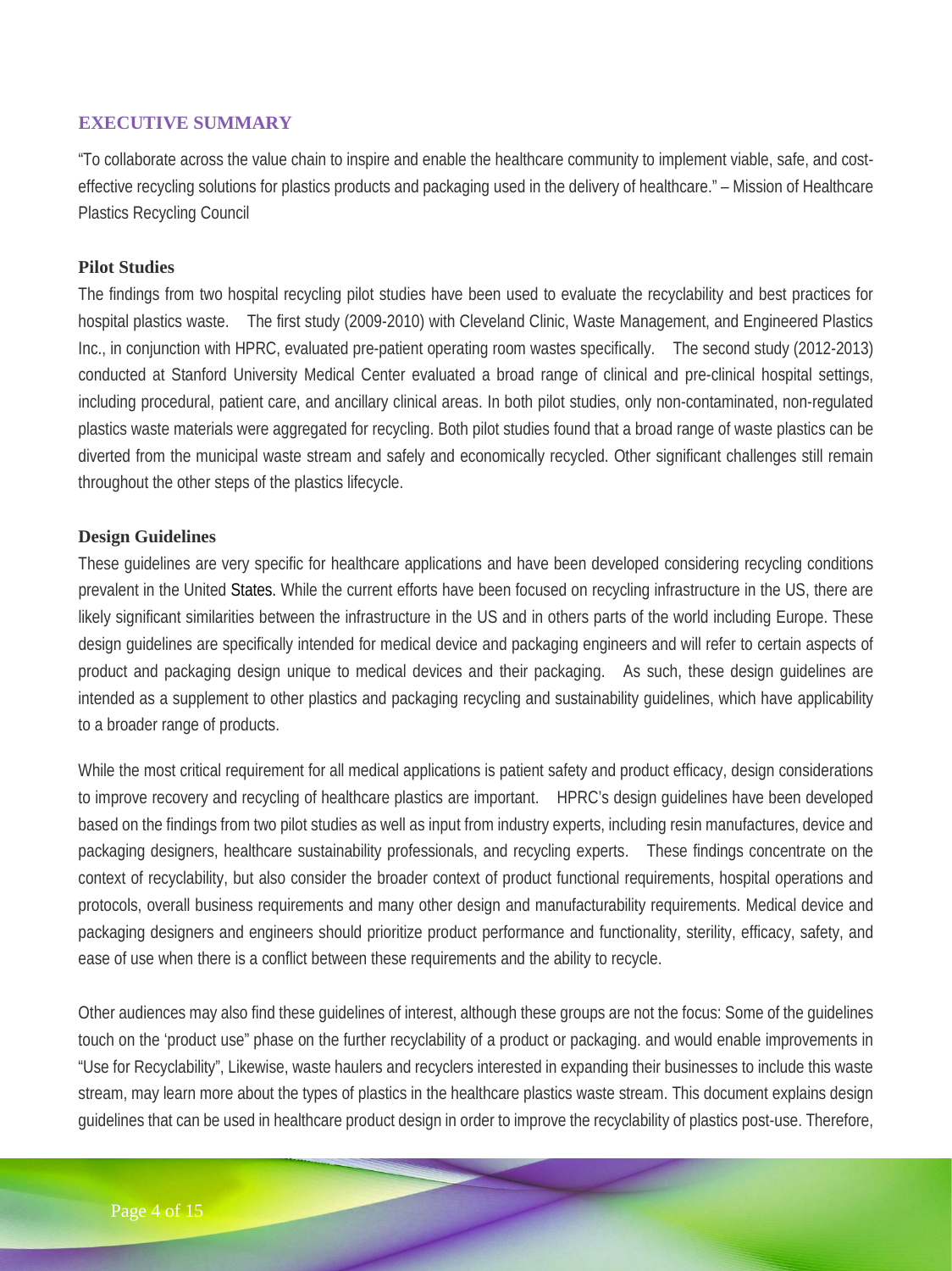while HPRC is also studying other barriers to recycling in the "downstream" lifecycle of healthcare plastics (i.e. within the healthcare facility, waste consolidation and transportation, and within the recycling facility), those impediments are not the focus of this document. While discussed later in more detail, a summary of guidelines for desirable design and less desirable design are as follows:

## **Desirable Design Practices**

- Designing with mono-material whenever possible
- Using polyolefin seals or gaskets on polypropylene bottles
- Combining chemically compatible or jointly processable plastics, if multiple materials are required
- Using materials that are easily separated during automated recycling processes, if multiple materials are required
- Using breathable plastics as an alternative to paper
- Minimizing paper labels and components
- Using water-based adhesives
- Allowing for bottles and bags to be fully drained with ease before disposal
- Providing information on contents that allows for easy identification of residual liquids
- Minimizing pigments

## **Less Desirable Design Practices**

- Using a rubber seal on a polypropylene bottle
- Combining incompatible bioplastics and petroleum-based plastics into one product
- Welding, gluing or molding two components of unlike plastics
- Combining plastic film with paper in packaging
- Using metalized plastics, metals screws, grommets in plastic
- Using lead
- <span id="page-4-0"></span>• Using PVC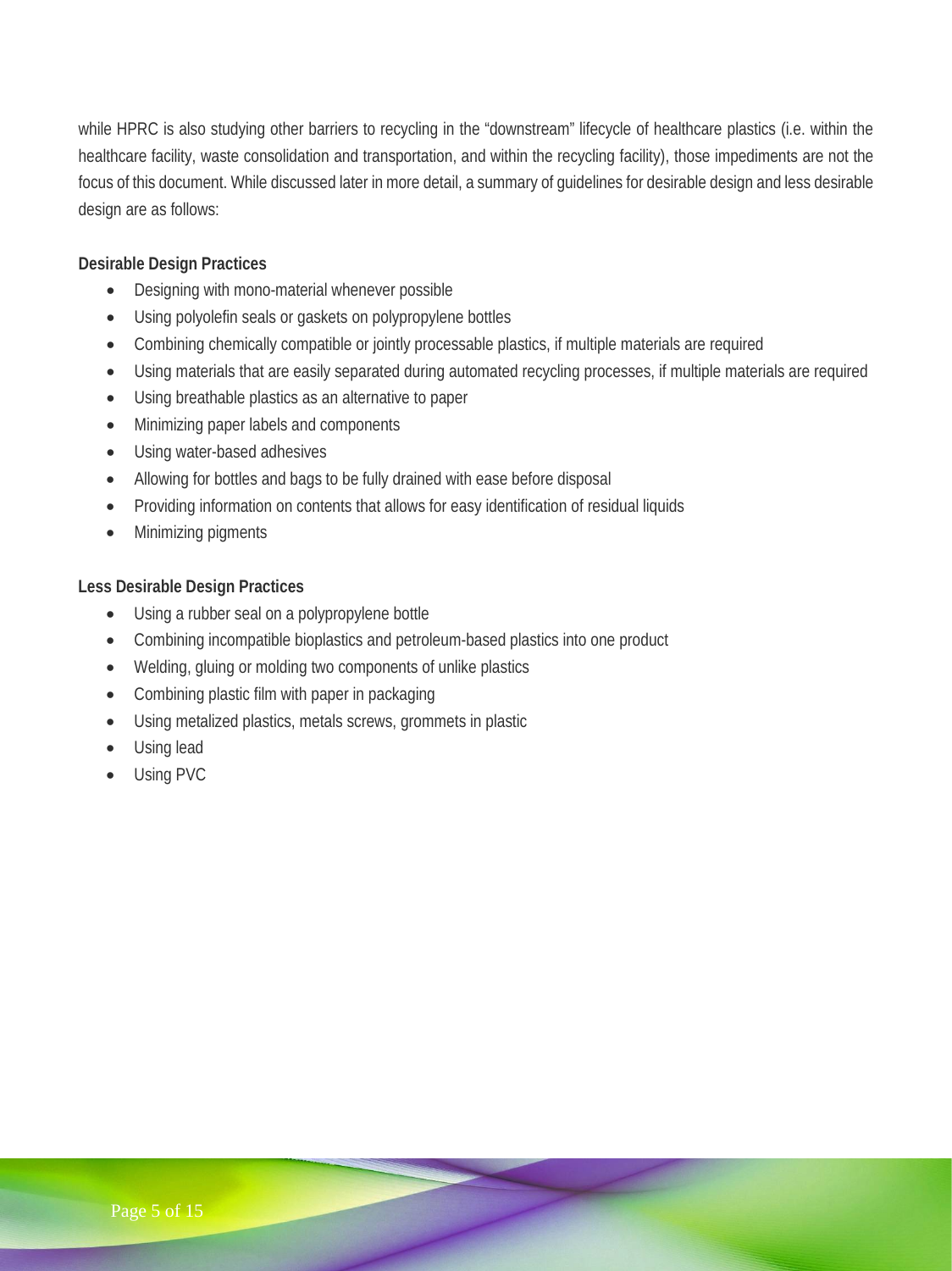## **INTRODUCTION**

This guidance document, Design Guidelines for Optimal Hospital Plastics Recycling, articulates product and packaging design which could possibly enhance recycling potential and value. Process steps by recyclers may include separation, blending, compounding, and other steps to enable the highest value with reuse of the materials. To ensure economic viability of recycling programs it is critical to create purer material streams that limit contamination.

The findings for this study are derived from pilot programs at the Cleveland Clinic and Stanford University Medical Center, as well as interviews of experts in the field. We anticipate that these guidelines will be of value to product and packaging designers in order to raise awareness of practices that will decrease recyclability or contaminate healthcare plastics and eliminate their value as a recyclable material stream. These guidelines may also be of use for hospital staff and waste haulers and recyclers interested in recycling these materials.

# <span id="page-5-0"></span>**Pilot Study with Cleveland Clinic, Waste Management and Engineered Plastics**

Cleveland Clinic, Waste Management, Inc., and Engineered Plastics Inc. performed a pilot study to evaluate the recyclability and best practices for capturing operating room plastics. The initial steps for the pilot involved characterizing the materials, plastic types, and volumes of waste plastics generated from the Operating Room (OR). The study looked at which operating room plastics could be safely and economically collected and diverted from the solid and medical waste collection into the mixed healthcare plastics recycling. Plastic materials were collected from the operating rooms and preparatory rooms, prior to the presence of patients (i.e., "pre-patient"). Contaminated materials, regulated medical waste, gloves, and devices with multiple plastic materials were specifically excluded. This source separation is required in order to minimize risk.

The pilot study showed that labor, storage space and logistics are all limiting factors preventing separation of plastics at the point of generation. A single point of mixed plastics collection was the optimal solution for the generator, placing the burden of separation on the waste handler and plastics processor. This "single stream" approach to collecting mixed plastics into readily identifiable bags offered the highest collection opportunity for the healthcare staff, and the easiest means for the housekeeping staff to properly handle and segregate the collection at the dock. Another outcome of the study was the determination that compression or baling of the collected materials had to occur in order to offer efficiencies in the storage of material onsite and during the handling and logistics of transporting materials offsite.

<span id="page-5-1"></span>Based on the results of the pilot study and with the test batches which were processed through the recycling facility, the guidelines for recyclability outlined below were developed.

## **Pilot Study at Stanford University Medical Center**

HPRC and Stanford Health Care conducted a six-month pilot study that analyzed data related to recyclable material types, volumes and flow through nine hospital departments as well as documented clinical recycling processes and lessons learned. The study developed comprehensive waste profiles across procedural, patient care and ancillary areas including operating room, ambulatory surgery, cardiac cath lab, interventional radiology, pre- and post-anesthesia, pharmacy and radiology at Stanford Health Care facilities in Palo Alto, California.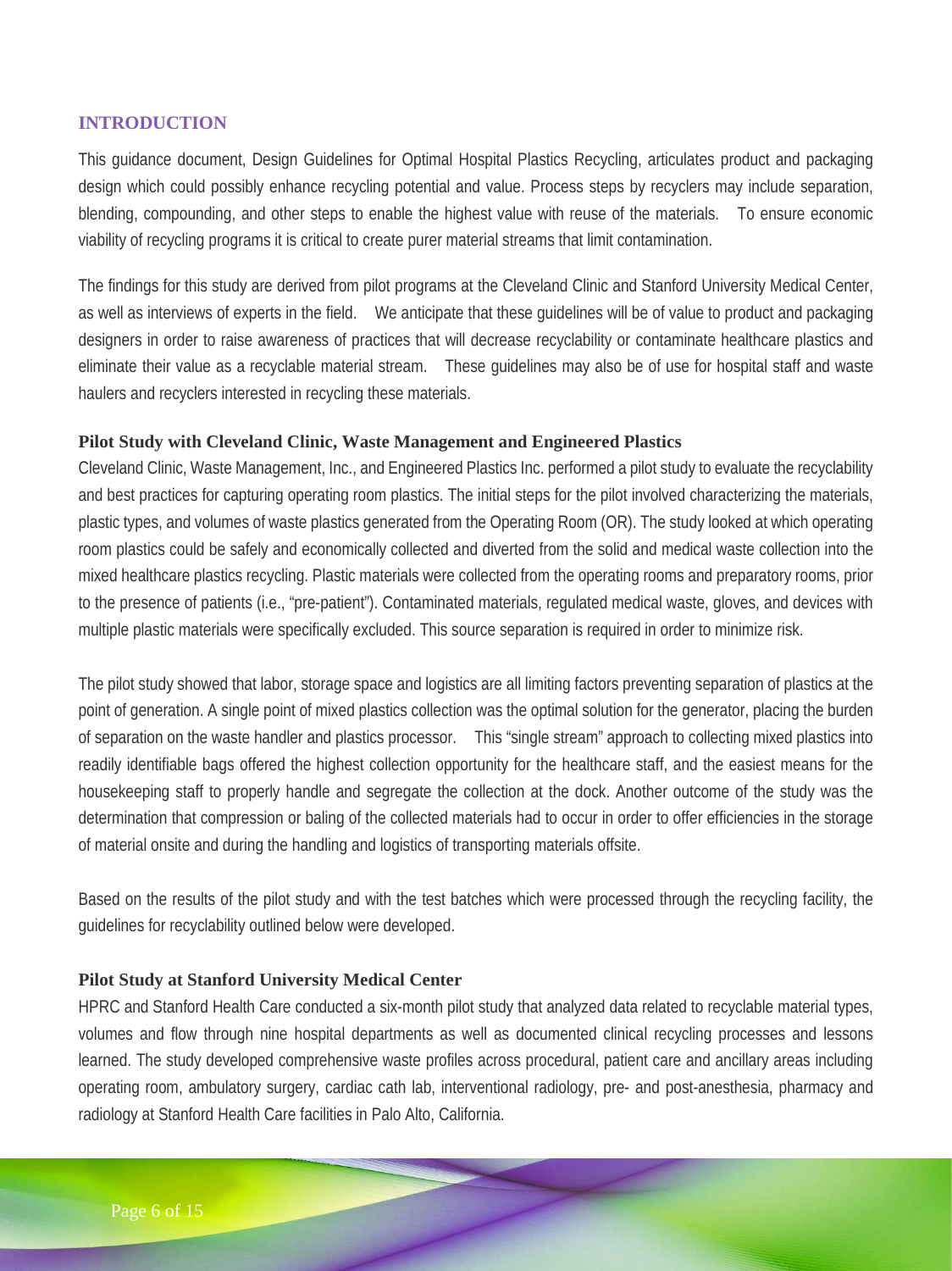Stanford Health Care's clinical recycling program to-date will divert more than 110 tons of non-infectious packaging material from landfill annually, with plastics representing nearly 70 percent of that material. This will add an additional 9% of diversion to their 2012 diversion of 2,846 tons. In addition, Stanford has realized significant financial benefit associated with the program, as recycling collection offered a 75 percent cost savings compared to municipal waste collection. The pilot study was fully funded and implemented by Stanford Health Care with technical support provided by HPRC.

The complete pilot study report is available at [http://www.hprc.org/stanford-pilot-study.](http://www.hprc.org/stanford-pilot-study)

# <span id="page-6-0"></span>**DESIGN GUIDELINES FOR RECYCLING**

These guidelines have been developed based on the findings from the pilot studies, during which separation was done manually. Furthermore, these findings, which concentrate on the context of recyclability, also need to be considered in the broader context of product functional requirements, hospital operations and protocols, overall business requirements and many other design and manufacturability requirements. Overall environmental impact, which can be determined using life cycle assessment (LCA), should also be considered. Recycling may reduce environmental impacts by reducing the need for virgin resin production, which usually requires more energy than recycling processes.

These guidelines are specific to healthcare applications, and are intended as a supplement to other plastics and packaging recycling and sustainability guidelines<sup>3,4,5</sup> which have broader applicability. These other sources are relevant for the general plastics industry, and include guidelines from Association of Plastic Recyclers and Sustainable Packaging Coalition. The table below includes a checklist to provide a comparison between the guidelines provided by those organizations and the recommendations included in this document.

| <b>TOPIC</b>                    | <b>HPRC</b> | <b>SPC</b> | <b>APR</b> |
|---------------------------------|-------------|------------|------------|
| PRODUCT FUNCTIONALITY           |             |            |            |
| PACKAGING REGULATIONS           |             |            |            |
| <b>MULTIPLE MATERIALS</b>       |             |            |            |
| MATERIAL SELECTION/TYPE         |             |            |            |
| CONTENT ID FOR POST USE RESIDUE |             |            |            |
| <b>PIGMENT</b>                  |             |            |            |
| <b>BIODERIVED RESINS</b>        |             |            |            |
| <b>RESIN ID</b>                 |             |            |            |
| <b>METAL IN PLASTICS</b>        |             |            |            |
| NON-RECYCLABLE                  |             |            |            |

**Table 1:** Guideline comparison between Healthcare Plastics Recycling Council, Sustainable Packaging Coalition and Association of Plastics Recyclers.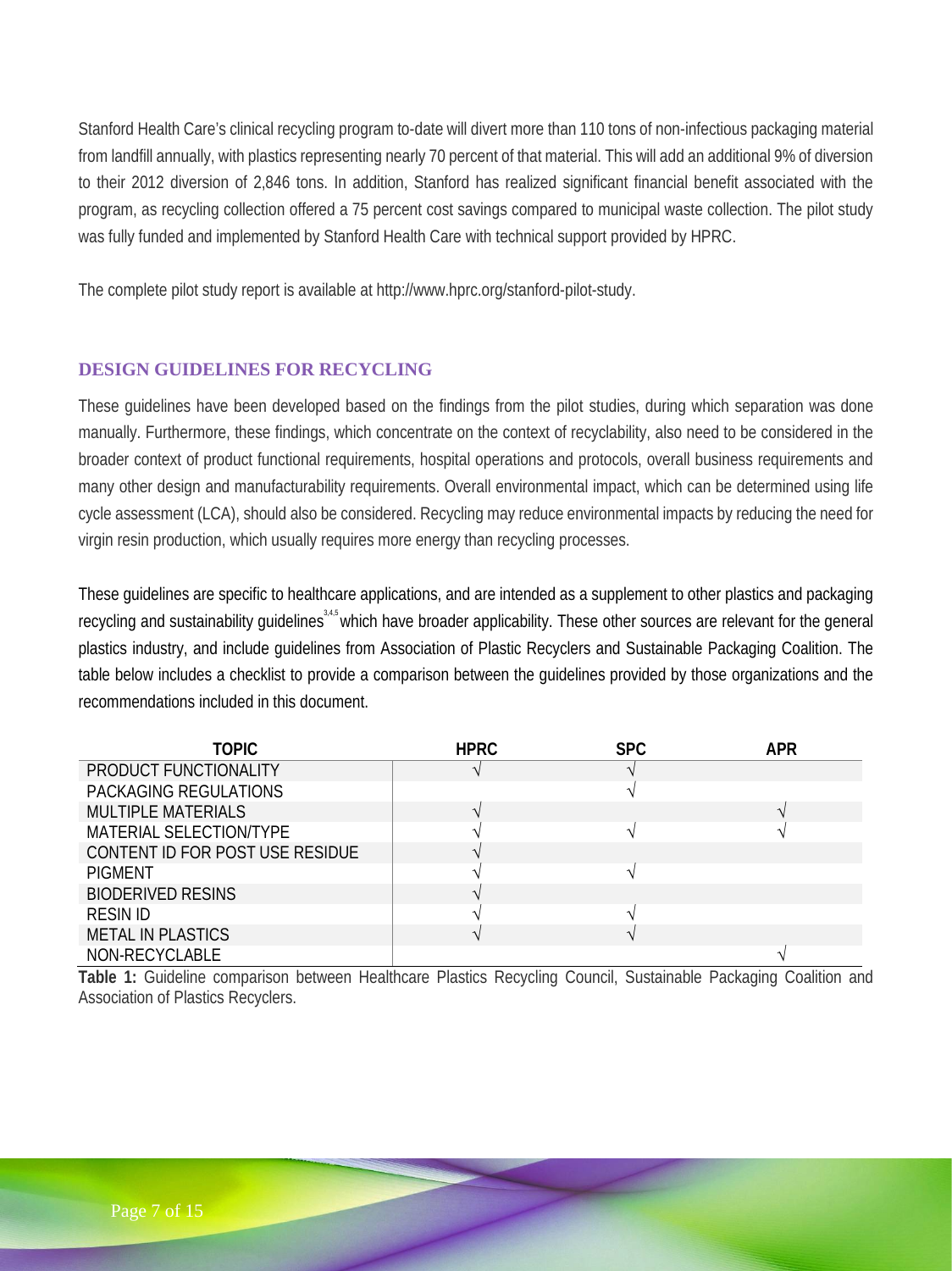## **Elimination of Multiple Material Types within One Discrete Healthcare Product**

One of the major issues identified at EPI during the Cleveland Clinic pilot study was the combination of mixed plastics within one product. The study determined that it was not economically viable to remove cross-linked rubber seals from plastic bottles, like those containing saline; it required too much labor for a manual separation process or for specialized separation methods. A viable alternative is to incorporate a thermoplastic elastomer (TPE) seal during the product design stage.

TPE seals would not have to be removed from the bottle prior to recycling because TPE seals are melt-processible alongside the plastic bottle and can be pelletized to form a recycled resin material without additional separation processes.

Similarly, product designers need to be conscious of utilizing bioderived polymers such as poly lactic acid (PLA) in conjunction with the more common thermoplastic polymers like polyester, polyethylene, and polypropylene when designing for recyclability. Due to differences in processing temperatures, these materials may require different recycling processes. At the current time, obvious labeling will be essential for enabling effective manual separation or manual segregation of these plastics from a mixed plastic stream. Products that contain biopolymers are still very few, but are likely to have a detrimental effect on plastic recycling economics unless care is taken to ensure that they can be processed with chemically compatible materials.

A best practice is to utilize mono-material designs wherever possible. Currently, the most marketable recycled plastics are thermoplastics, such as polyester, polyethylene, polypropylene, and high impact polystyrene. If a healthcare product can be made with just one of those polymer types, there will be less labor (and resulting expense) at every level in the plastics lifecycle. If multiple material types must be used, materials that can be separated easily (e.g. in a sink / float tank, optical sorter, air jet, etc.) are more desirable than those which cannot.

The goal is for a healthcare facility not to have to do any material separation other than to place the product into a commingled healthcare plastics recycling bin. The consolidator, waste removal company, and plastics recycler can then choose to separate and isolate these mono-material products for a higher recycled polymer value or they can keep them with other thermoplastic polymer types to sell as a mixed plastic recycle. While the mixed plastic recycling stream has a lower value, it also takes less labor to produce because of fewer separation and segregation steps.

A good practice, while not the best, is to only use thermoplastics if mono-material options are not available; the TPE seal on a PP bottle is a good example of this practice. While it does not provide the value of a mono-material recycled polymer stream, it still avoids any necessary labor of separation and the recycled material can be utilized for a good number of future applications.

Another good practice is to label a healthcare plastic package or product with the appropriate resin identification code<sup>6</sup>, from 1 to 7, if the package or product could reasonably be recycled given appropriate plastics recycling collection capabilities and would not be expected to enter a regulated waste stream (e.g., sharps waste, infectious waste, etc). With current recycling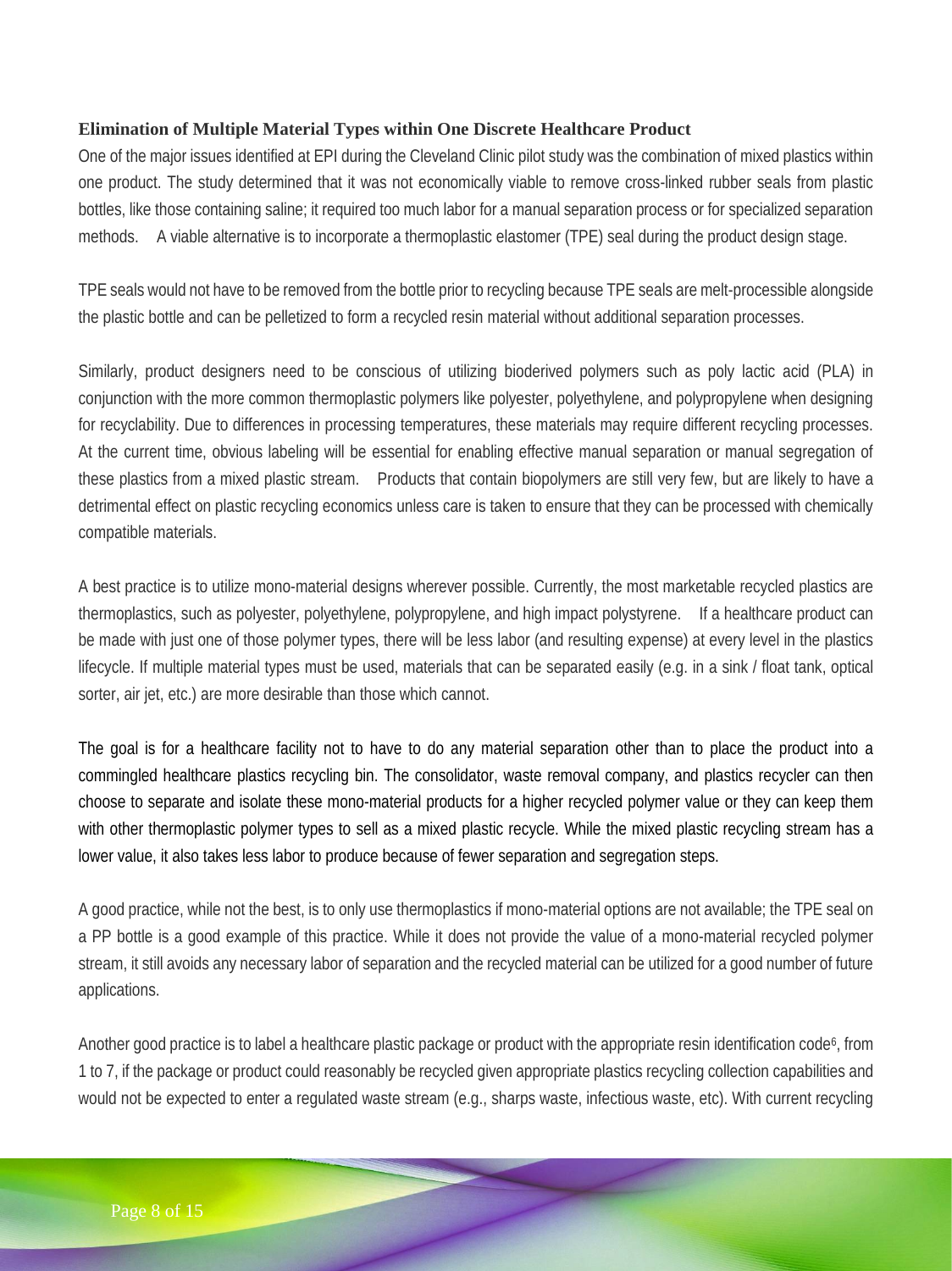practices, polyethylene terephthalate (resin type 1), high-density polyethylene (resin type 2), low-density polyethylene (resin type 4), polypropylene (resin type 5), and polystyrene (resin type 6) are frequently recycled.



Certain material classes, like rubber, poly vinyl chloride (resin type 3), and resin type 7 (all other plastics not described in resin types 1-6) can potentially be problematic for pelletizing equipment if not caught and removed from the materials stream prior to being processed for recycling. Therefore, these materials should be avoided to promote a design for recycling. As an example, when saline bottles with rubber seals are processed (i.e., ground up and repelletized for reuse), the rubber material will not melt, which clogs filters in the equipment and could result in downtime.

**Figure 1:** Resin Identification Codes

# **Marketable\* Thermoplastic Recycled Resins & Recycled Resin Blends\*\***

- Polyethylene terephthalate and variants (PET, PETE, PETG)
- High density polyethylene (HDPE)
- Low density polyethylene (LDPE)
- Polypropylene (PP)
- Polystyrene (PS)
- Blends of polypropylene and polyethylene (PP and PE)
- Blends of polypropylene and thermoplastic elastomers (PP/TPE)

## $*$  In 2011

\*\* Relevant to Hospital Plastics Recycling

# **Eliminating Multiple Material Types within Healthcare Packaging**

The use of multiple materials in packaging has some unique challenges and opportunities. Much of the sterile product used in operating rooms is packaged in a thermoplastic film laminated to a micro-porous label made of paper. The paper provides two functions in that it allows for printing of the product information on the packaging and it allows the sterilant to enter and exit the package during gaseous sterilization processes. A breathable thermoplastic, such as DuPont's TYVEK®, could be used as a replacement for the cellulose-based label. Some sterilization packaging designs such as this were found in the Cleveland Clinic pilot study, and EPI had no issues processing the entire thermoplastic packaging. Additionally, some sterilization methods, such as gamma radiation and e-beam radiation methods, do not require breathable films and could also be potential alternatives for certain products. There are issues in that not all product and product materials are compatible with the radiation methods of sterilization. Overall, both alternative films and alternative sterilization methods may also provide solutions to this design issue.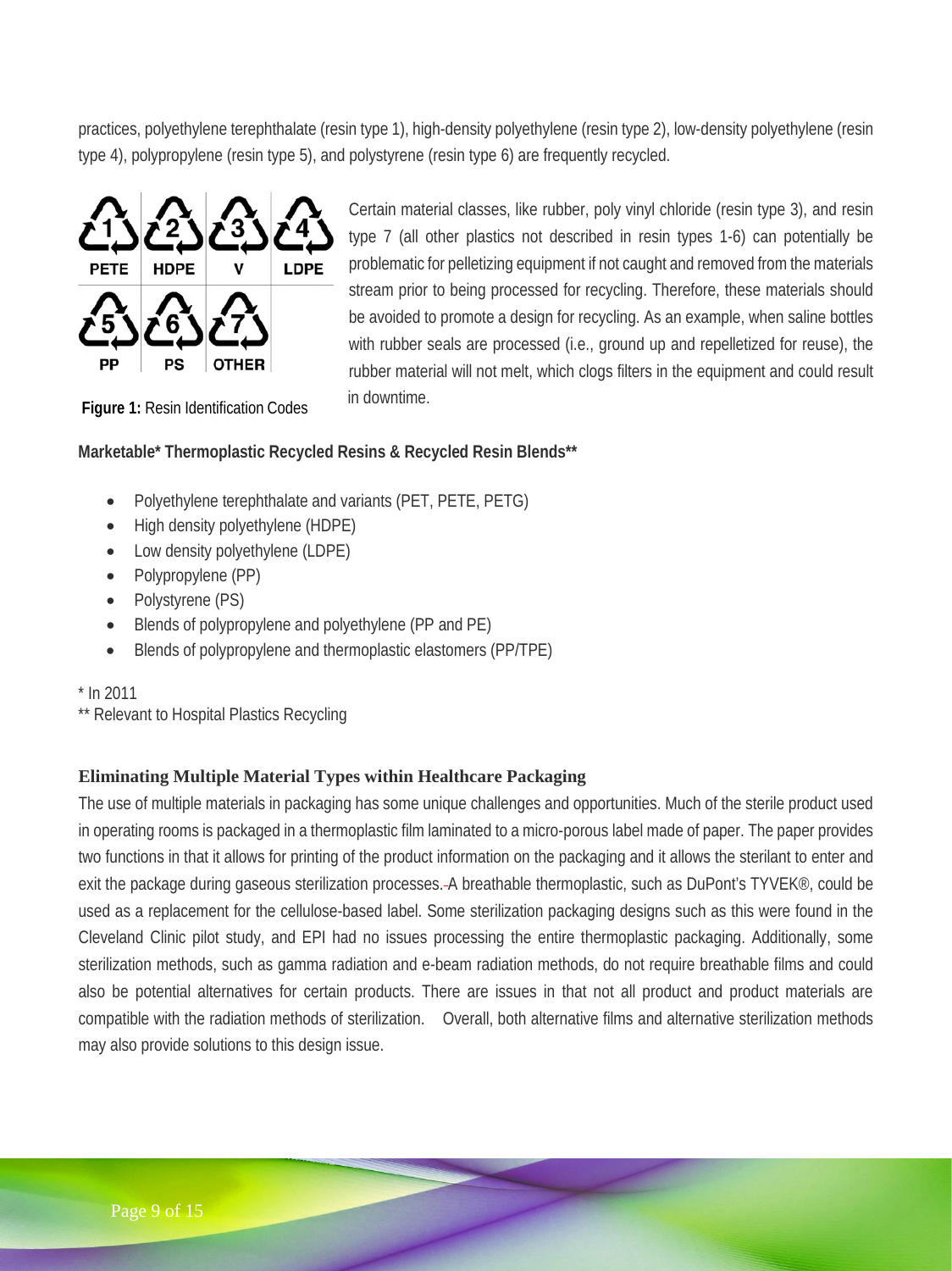Other considerations for material choices include:

- Using water based adhesives when necessary. Water based adhesives are more easily dissolved, enabling separation of dissimilar materials from the recycling stream during material preparation than other, nonwater based adhesives.
- PVC in any form requires special considerations in the recovery and reprocessing equipment.
- Multilayer structures may result in a lower value material stream if the layers are dissimilar materials. It is recommended to use materials that contain same family or compatible materials (e.g. polyolefin's) in these layers. For more information on the effects of blending multilayer materials please see the results of a collaborative study by HPRC and Penn State University, visit [http://www.hprc.org/materials-testing.](http://www.hprc.org/materials-testing)
- Designing a product with both paper and plastic materials or introducing paper to a plastic product during the use of a product can be a minor concern with recycling.



**FIGURE 2:** Blue Wrap with Paper and Paper-Based Tapes Attached

#### **Avoiding Metal in the Plastics Recycling Stream**

Metal in the plastic recycling stream can potentially be an issue in the pelletization process. Without the proper equipment in place, packaging and healthcare supplies that contain metal can damage the equipment at a recycler. Most recyclers have a metal detector in their pelletization equipment that will separate out the metal or shut down the process in the event that metal is found. Much of the metal that EPI encountered during the pilot study was metalized plastics, which are commonly used to improve the barrier properties of the packaging. Metallized plastic packaging is commonly found on supplies where there is a liquid substrate inside, i.e. a betadine swab or a pre-moistened wipe. Packaging designers should take care to only use metal packaging when necessary, e.g. when thermoplastic films cannot provide the barrier properties required.



**FIGURE 3:** Examples of Foil Based Wrap in the Recycled Material Stream

Preventing contamination can include education at the healthcare facility to not recycle those types of materials as well as implementation of metal detection / removal procedures and equipment at the recycling facility. To minimize the amount of metal in medical products the healthcare industry could seek an economically viable barrier plastic packaging material that is compatible with plastics recycling processes from its packaging film suppliers.

Designers also need to minimize the introduction of metal to materials that are otherwise wholly plastic through the introduction of staples or other metal items that may be sorted into the plastic recycling stream.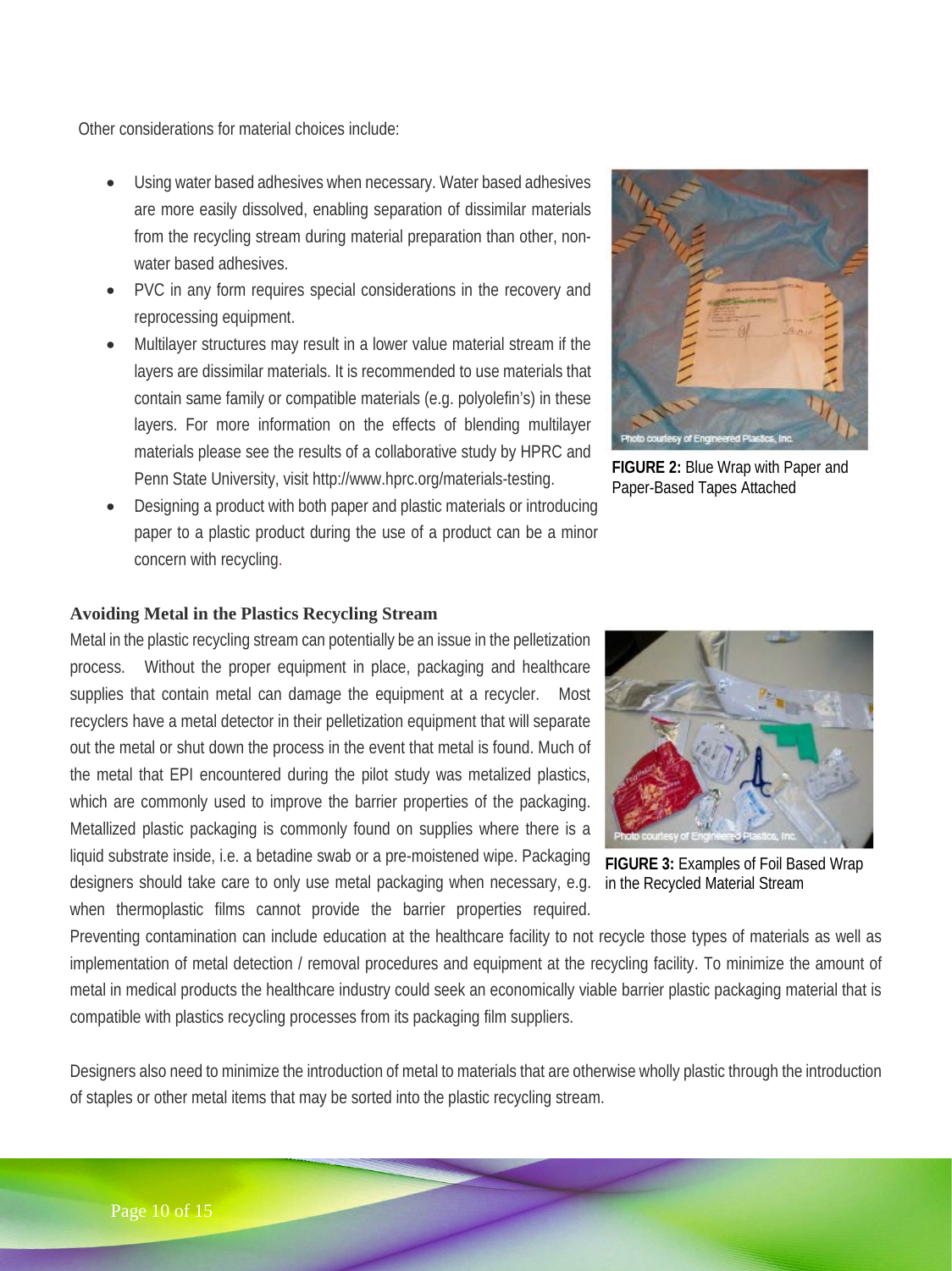One final area of significance is the use of heavy metals in medical products and packaging. Heavy metals (for example lead as a sterility indicator in packaging, cadmium as a pigment, etc.) are contaminants that are difficult to safely remove and dispose of and should be avoided if at all possible. These materials can be particularly problematic for recyclers as they can contaminate an otherwise clean recycled material stream, and can also contaminate wastewater during the cleaning / sorting process.

#### **Allow for the Identification and Removal of Product Residue in Healthcare Supplies**

Product design to allow for easy drainage before disposal for recycling appears to be an area that has not been greatly utilized by the healthcare product industry. However, if it were easier for operating room (OR) staff to drain non-contaminated bottles, bags, etc. with ease, the recycling compliance of these items in an OR environment would be likely to increase. Designs to accomplish this will vary widely by product, but an example would be a bottle that has a hook to hang on a sink so that the bottle can drain while other work is done in the OR.

Another area that may require work by healthcare product manufacturers, pharmacies, and hospitals is labeling on liquid supplies that indicates products that should never be recycled. Certain liquids in the healthcare facility will safely evaporate in the pelletization process, like saline solutions. If the liquids are potentially hazardous, are regulated, or will create unnecessary worker exposure issues in the recycling value chain, the products should be appropriately labeled and handled accordingly in other waste streams. It is the healthcare facility's responsibility to ensure its compliance of all local regulatory requirements.

## **Minimization of Pigments**

Where possible, minimization of mineral-based pigments within the plastics will also increase recyclability. One criterion closely associated with the usability and salability of recycled plastics is the ash content (as percentage points), which is the amount of residue remaining after all the resin is burnt off. Typically, contributors to the ash content will be mineral-based pigments, which are commonly found as colorants in plastics. In addition, the greater the level of pigmentation of the material, the more likely that the resulting recycled resin would only be suitable for a second life in a black colored product, further limiting the marketability of the resin. Typically the amount of pigment found in inks associated with text on packaging and devices will be a very small contributor to the total ash content of a recycled resin materials stream. In general, non-pigmented components are preferred; if pigmentation is required then white is more desirable than other colors.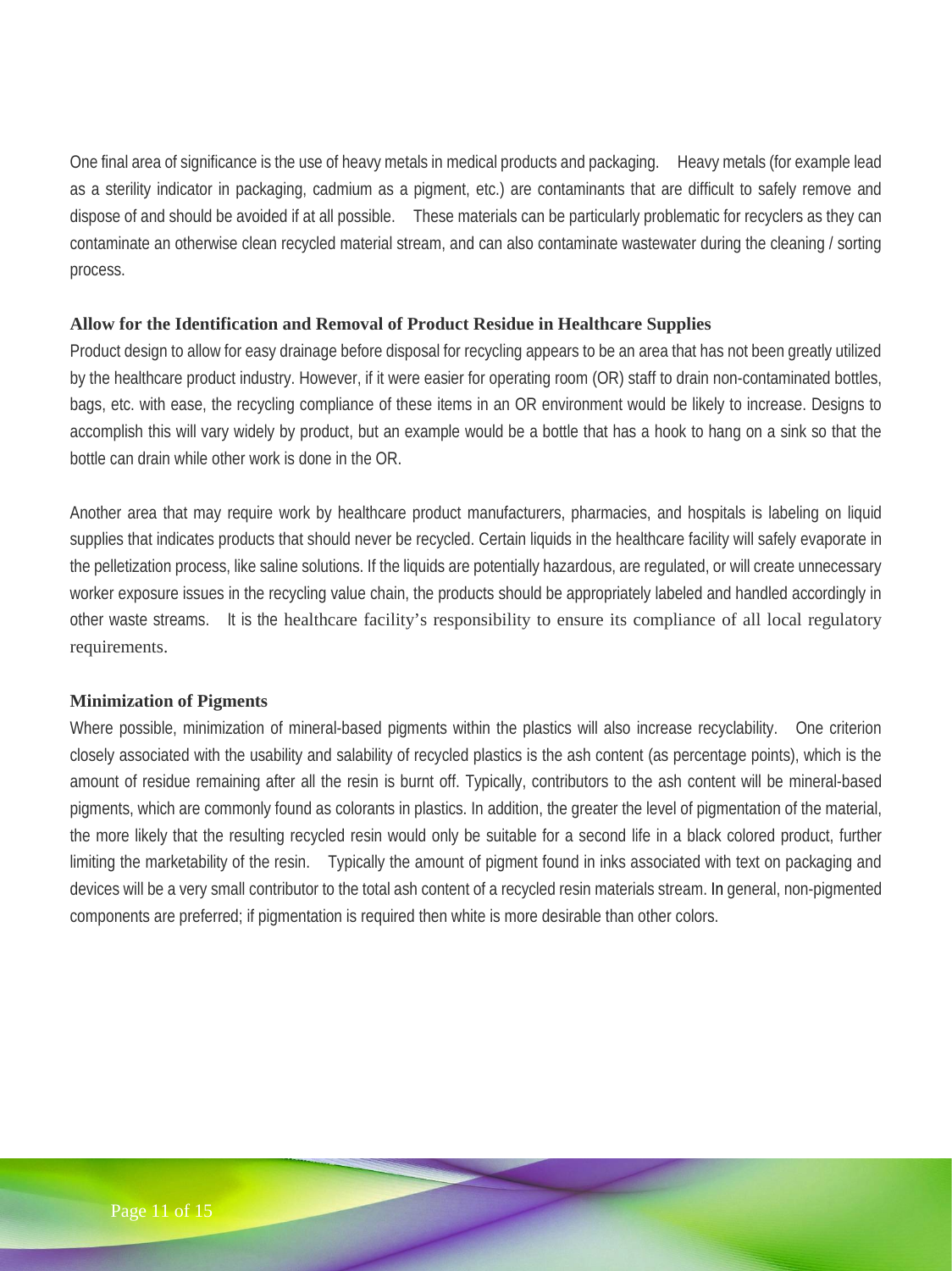#### **Summary**

Overall, products designed to limit the use of multiple plastics without sacrificing their intent for use, could increase their recyclable potential. Additionally, a standardized labeling system for all recyclable healthcare plastics products could further optimize yields at the hospital and increase the effectiveness of manual sorting capabilities of the workers handling and sorting this material. Finally, the largest challenge to optimum yield of a viable, economic mixed plastic commodity is the reduction or elimination of common contaminants, such as paper, metals, rubber seals, liquids, etc. Some of these contaminants are introduced at the hospitals. Elimination of these contaminants would increase the end product value and increase processing and separation equipment capacity and efficiency. More study is required for optimization for automated sorting methods.

## <span id="page-11-0"></span>**ENVIRONMENTAL BENEFIT OF RECYCLING**

Healthcare facilities in the United States generate approximately 14,000 tons of waste per day, most of which is being disposed of in landfills or by incineration. It is estimated that between 20 and 25 percent of that 14,000 tons can be attributed to plastic packaging and plastic products2. In addition, 85 percent of the hospital waste generated is non-hazardous, meaning free from patient contact and contamination3. 7,8,9

Recycling plastic waste not only reduces the amount of waste sent to landfill or incineration but also reduces the environmental impacts from producing virgin plastics. In most cases this results in a net reduction of greenhouse gas emissions, as the energy required for recycling is less than the energy required to make new, virgin plastic. The overall environmental impacts may be quantified using life cycle assessment (LCA), a methodology for quantifying all impacts associated with a product from the time raw materials are removed from the earth, through manufacturing, use, and disposal.

In a literature review conducted by HPRC, Life Cycle Assessment (LCA) studies comparing recycling to other disposal methods concluded that recycling had a lower environmental impact than landfill or incineration with energy recovery, particularly due to the benefits of avoiding virgin plastic production.10 The Life Cycle Assessment literature review is available at [http://www.hprc.org/environmental-impacts-of-recycling.](http://www.hprc.org/environmental-impacts-of-recycling)

The EPA's Waste Reduction Model (WARM) uses life cycle inventory data to allow comparison of waste management practices of different materials, including recycling of PET. For example, if just 1% of 1,320 tons of plastic waste (assuming PET) from hospitals were recycled instead of landfilled each day, it would reduce greenhouse emissions by over 15 tons of  $CO<sub>2</sub>$  equivalent each day, which is equivalent to consuming 1,600 gallons of gasoline or 30 barrels of oil.<sup>11,12</sup>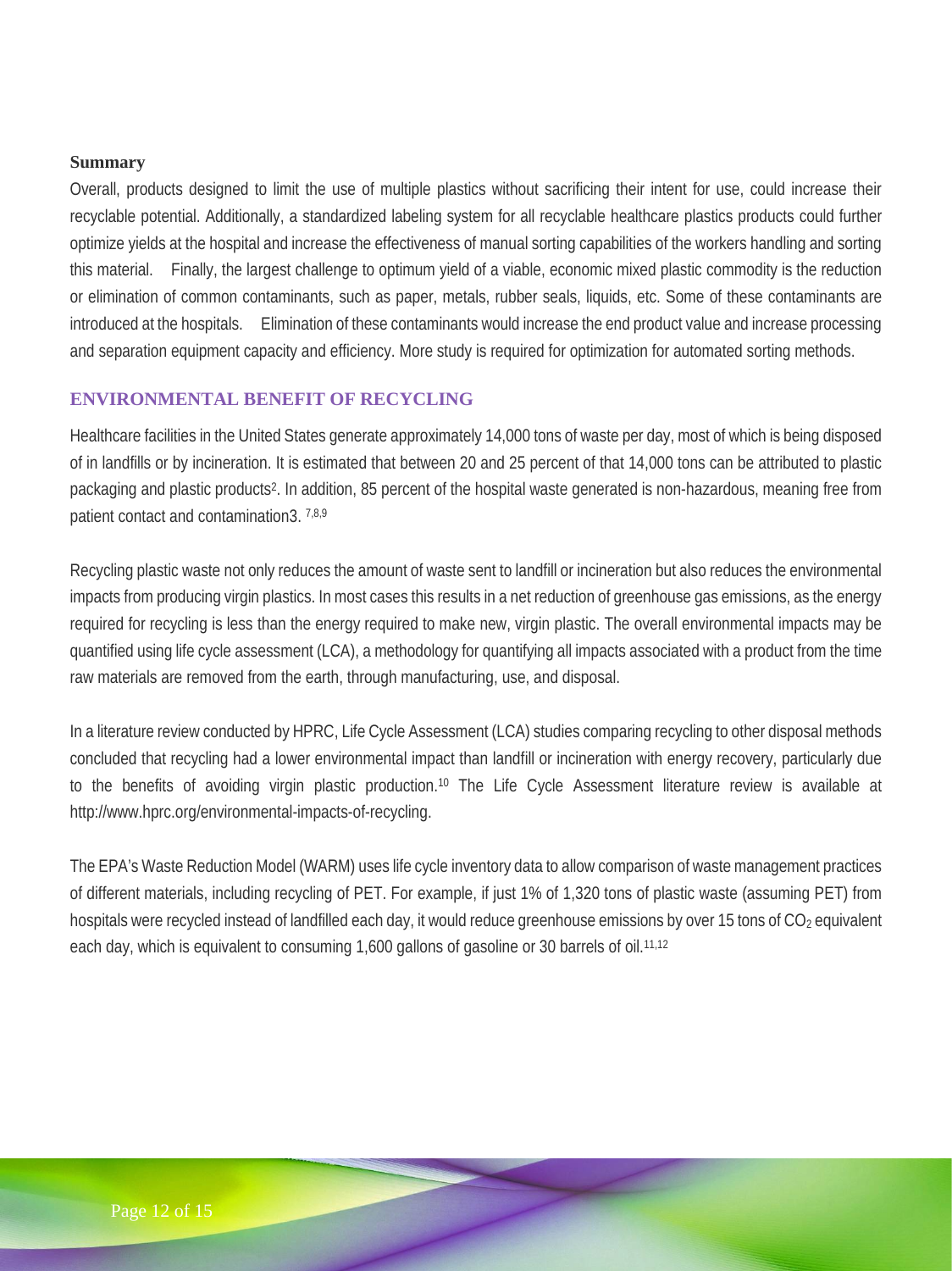#### **Previous and Future Efforts**

The pilot studies at Cleveland Clinic and Stanford Hospital and Clinics have provided the baseline for a number of guidelines that will enable manufacturers and users of hospital products and packaging to enable future recycling of the waste products. In addition, HPRC has published a Healthcare Plastics Value Chain Map to aid users in understanding all steps of the value chain. We also intend to pursue additional studies to further characterize and understand opportunities and processes required for effective and viable commingled healthcare plastics recycling programs. This work is intended to map out key attributes of recycling for healthcare plastics stakeholders as well as identify issues and barriers along the value chain that affect plastics recycling. It will also seek to demonstrate the economic benefits associated with healthcare plastics recycling.

# <span id="page-12-0"></span>**HPRC CONTACT**

For information about HPRC and current activities please visit www.hprc.org.

## <span id="page-12-1"></span>**ACRONYMS**

| <b>HPRC</b> | <b>Healthcare Plastics Recycling Council</b> |
|-------------|----------------------------------------------|
| <b>APR</b>  | <b>Association of Plastics Recyclers</b>     |
| <b>SPC</b>  | Sustainable Packaging Coalition              |
| <b>LCA</b>  | Life Cycle Assessment                        |
| <b>EPI</b>  | Engineered Plastics, Inc.                    |
| <b>SPI</b>  | Society of Plastics Industry                 |
| <b>OR</b>   | <b>Operating Room</b>                        |
| EPA         | <b>Environmental Protection Agency</b>       |
| <b>WARM</b> | <b>Waste Reduction Model</b>                 |
| PET         | Polyethylene terephthalate                   |
| <b>PETG</b> | Glycol-modified polyethylene terephthalate   |
| <b>HDPE</b> | High density polyethylene                    |
| <b>LDPE</b> | Low density polyethylene                     |
| PP          | Polypropylene                                |
| PS          | Polystyrene                                  |
| <b>TPE</b>  | Thermoplastic elastomer                      |
| PLA         | Polylactic acid                              |
| <b>PVC</b>  | Polyvinyl chloride                           |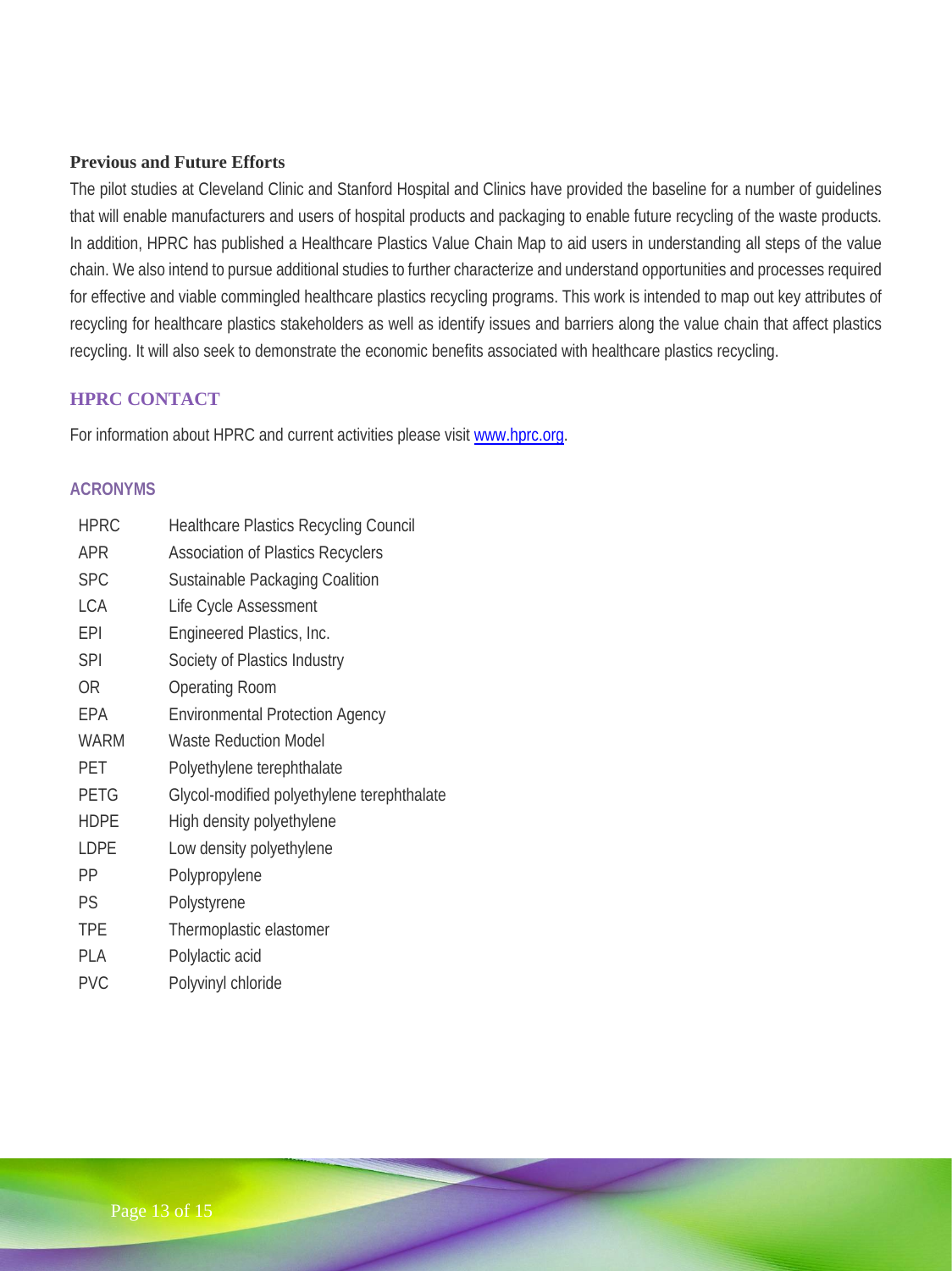# <span id="page-13-0"></span>**REFERENCES**

<sup>1</sup> HPRC Materials Testing, www.hprc.org/materials-testing

<sup>2</sup> Recyclability Assessment of Hospital Polymeric Wraps and Films, Linjie Zhu, BD Medical, presented at NPE Global Plastics Summit, 2015, http://npe.epubxp.com/i/477946-npe-2015-show-directory/86

<sup>3</sup> Association of Plastics Recyclers, Design for Recyclability Program, http://www.plasticsrecycling.org/apr-design-guide/aprdesign-guide-home (2016)

4 Design Guidelines for Sustainable Packaging, http://www.sustainablepackaging.org/content/?type=5&id=design-guidelines (2009).

5 How to Increase the Mechanical Recycling of Post-Consumer Plastics, http://www.plasticsrecyclers.eu/uploads/med ia/eupr/HowIncreaseRecycling/1265184667 EUPR\_How\_To\_Increase\_Plastics\_Recycli ng\_FINAL\_low.pdf (2010).

<sup>6</sup> ASTM Standard #F2931

<sup>7</sup> Kaplan, Susan, Blair Sadler, Kevin Little, Calvin Franz, and Peter Orris. "Can Sustainable Hospitals Help Bend the Health Care Cost Curve?", The Commonwealth Fund, Issue Brief, November 2012.

<sup>8</sup> Lee, B., M. Ellenbecker, and R. Moure-Eraso. "Analyses of the Recycling Potential of Medical Plastic Wastes." Waste Management (2002): 461-470

9Grogan, Terry. "Solid Waste Reduction in US Hospitals." Hospital Engineering & Facilities Management (2003): 88‐91.

<sup>10</sup> "Environmental Impacts of Recycling Compared to Other Waste Disposal Methods," Draft, February 2015

<sup>11</sup> EPA WARM calculator, http://epa.gov/wastes/conserve/tools/warm/Warm\_Form.html

12EPA, http://www.epa.gov/cleanenergy/energy-resources/calculator.html#results